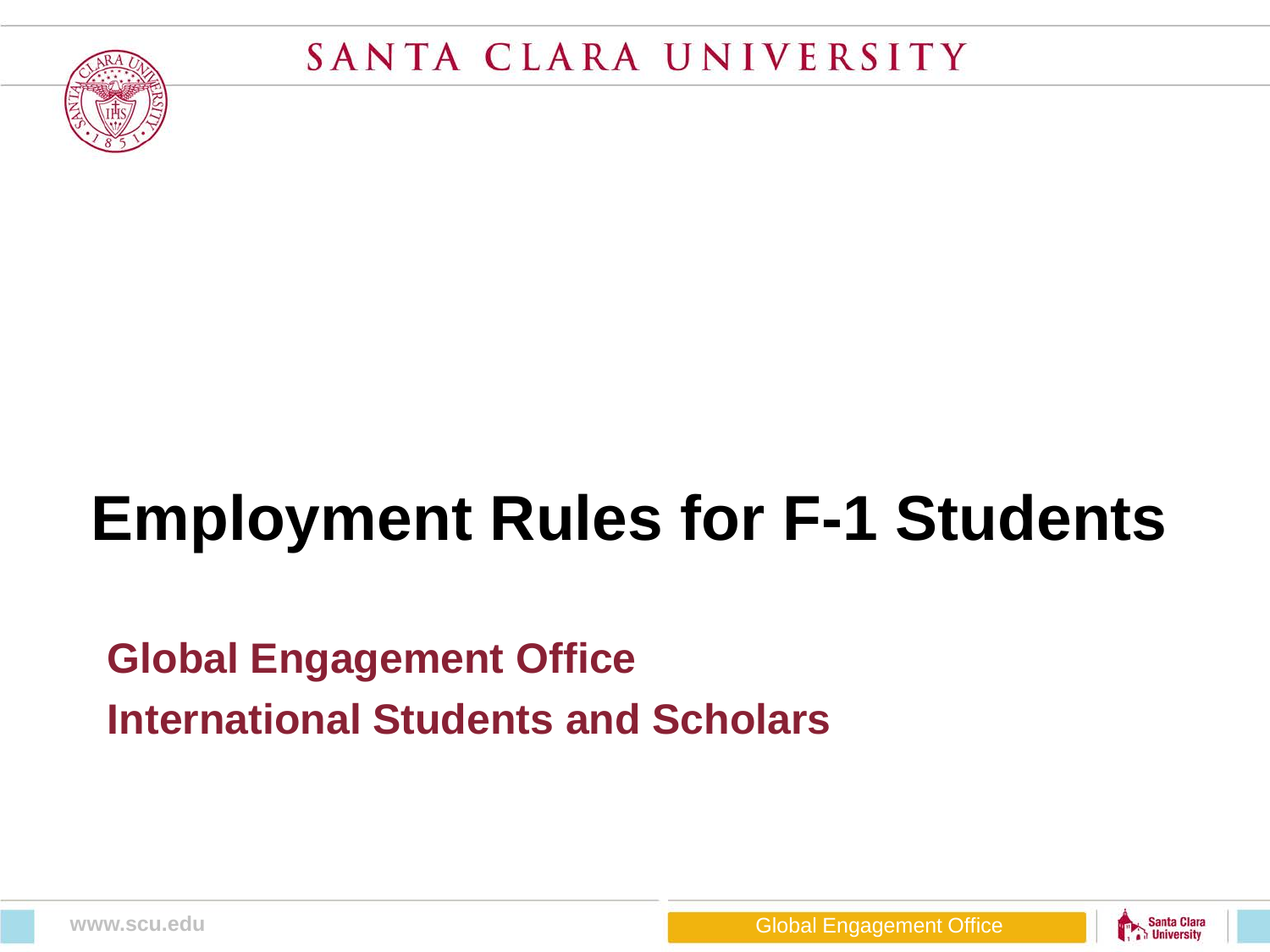

#### **What you can expect:**

- General introduction to employment rules for F-1 **students**
- **Q & A Session**
	- Save your questions to the end please!
	- And nothing personal!

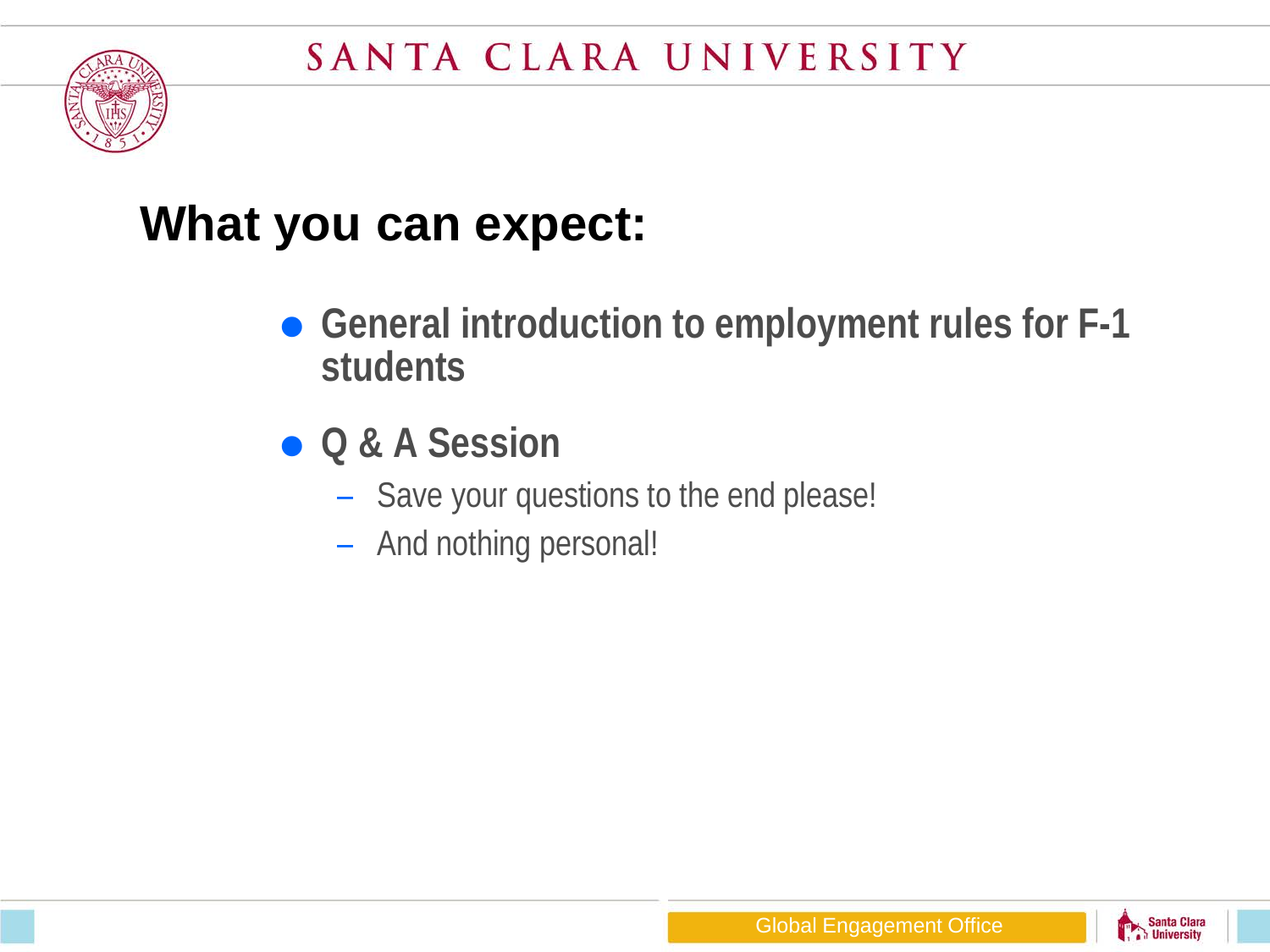

#### **Some context**

- **The U.S. feeling toward international students, international workers and international students working.**
- **The SCU international student profile.**
- **Unauthorized employment has serious consequences.**
- **A note about pay vs. "productive work".**
- **SCU Recent Success Stories**

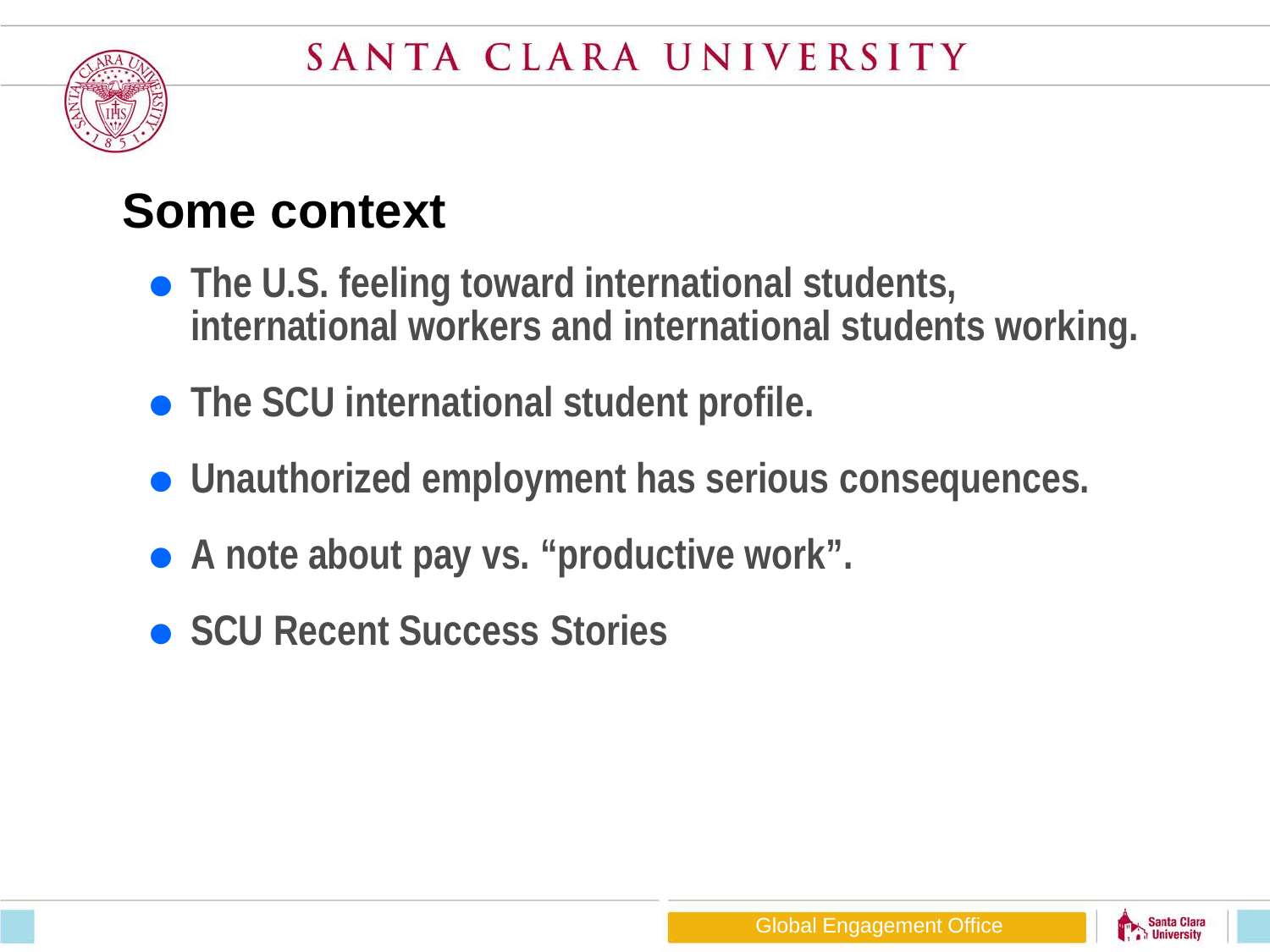

#### **Work Authorization for F-1 Students**



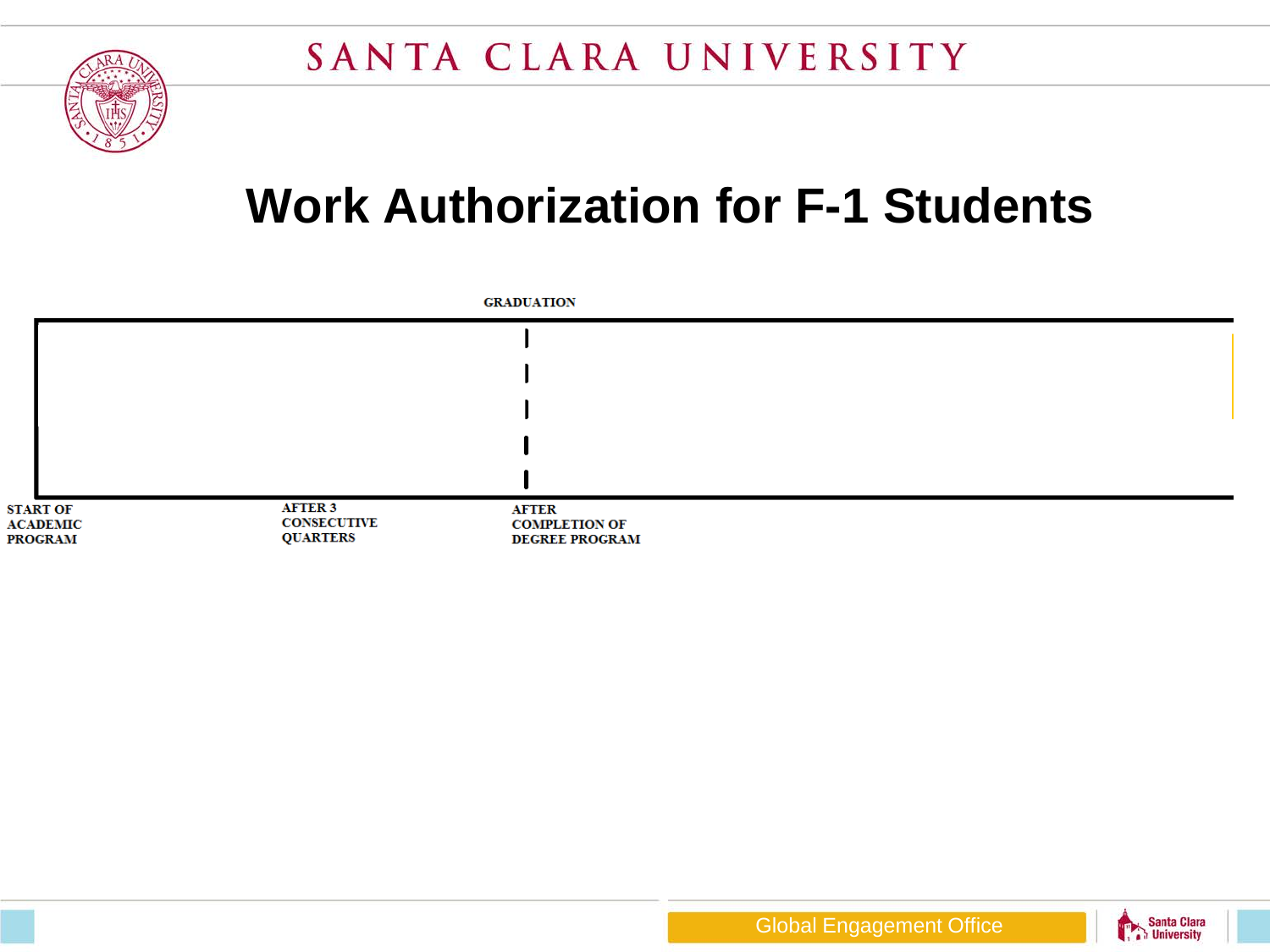

## **On-Campus Employment**

- **WHO** is eligible**?** 
	- Any F-1 student who is properly maintaining his or her immigration status.
- **WHAT?!** 
	- You do not need prior authorization from our office to work on campus (essentially). It does not need to be related to your studies.
- **WHEN** can I start**?**
	- Immediately (basically) up until the day you graduate (but not after).
- **WHERE** can I work**?** 
	- Only on the SCU campus for SCU or a direct student service provider.
- **HOW** many hours can I work**?** 
	- No more than 20 (really 19) hours per week during academic session. Up to 40 hours per week during breaks.

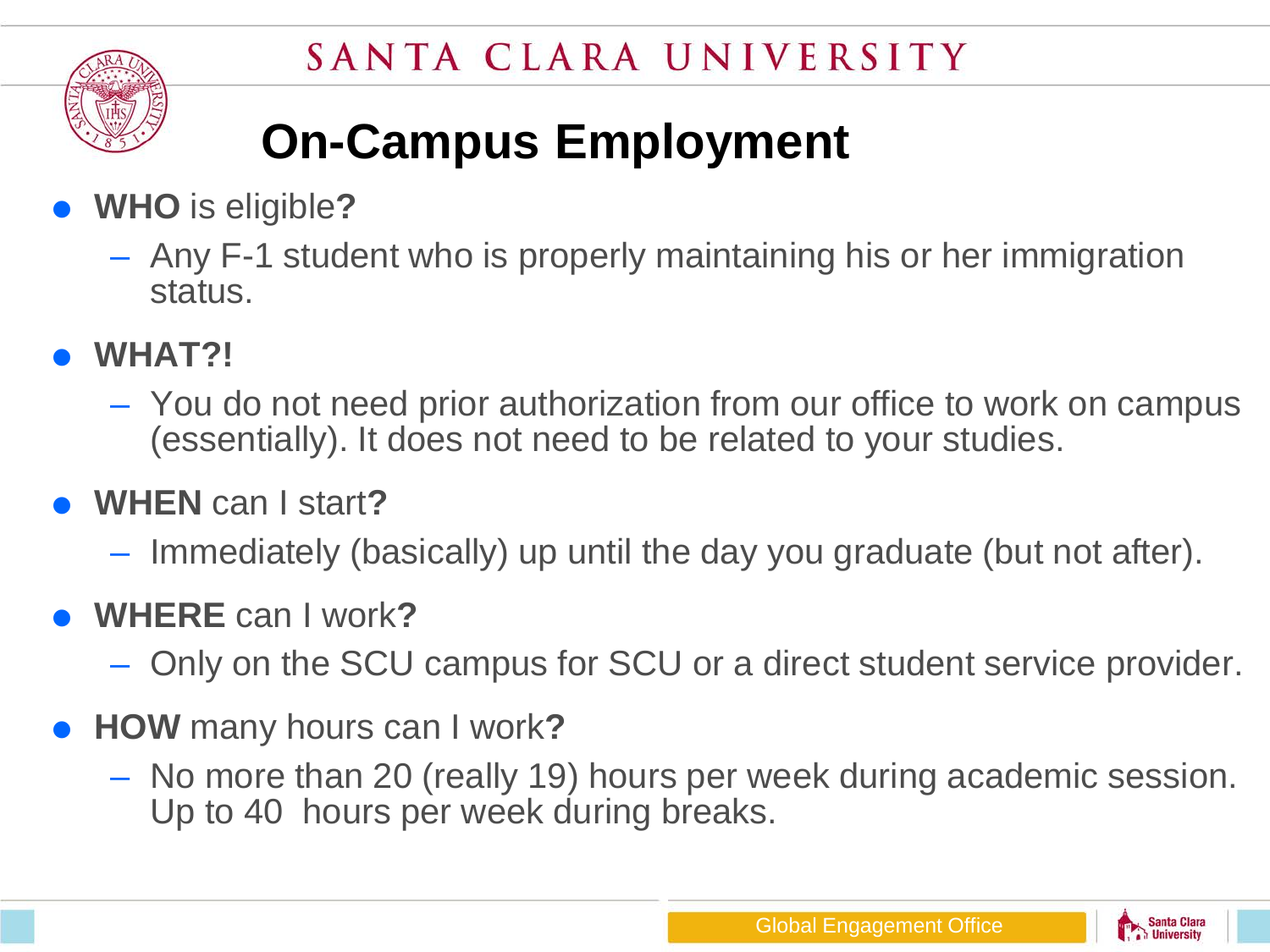

#### **On-Campus Employment**

#### **Good Examples**

- Research / Teaching Assistant
- Student Assistant
- Library
- Dining Services
- Gym
- Bookstore

#### **Not Examples**

- Uber, Tapingo, "contractor"
- Babysitting, dog walking, house cleaning etc
- Translating or editing papers for other students online
- Participating as a research subject, consultant, survey taker
- Working for outside companies doing temporary work on campus.
- Working from home or dorm room.

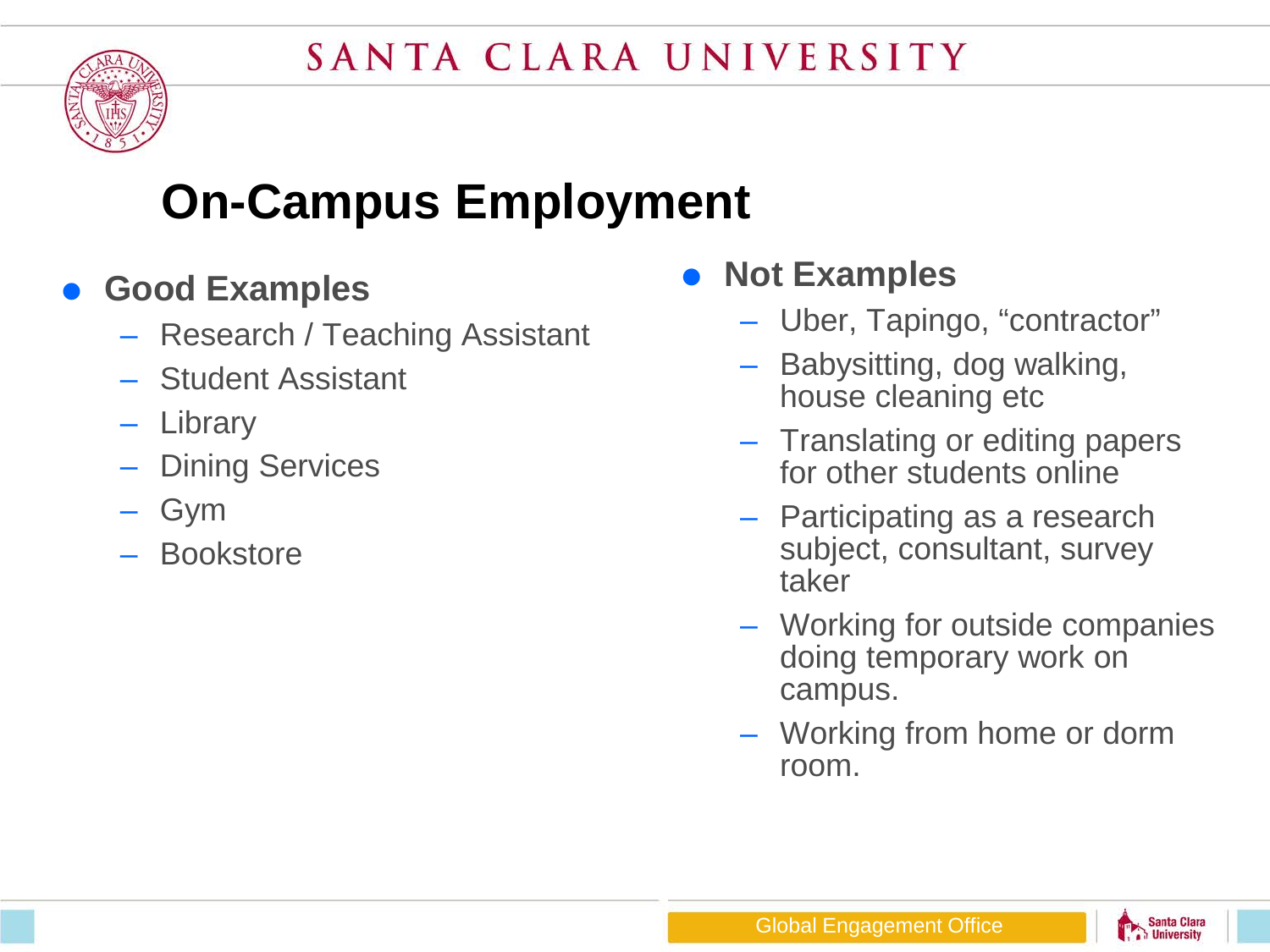

#### **Off-Campus (Before Graduation)**

- **Curricular Practical Training (CPT)**
- **Academically Integrated, part of a degree program.**
- **Must be enrolled in a credit bearing course that requires off-campus placement**
- **May or may not be able to get paid.**
- **Advanced authorization from our office is required.**
	- This involves an appointment and a new I-20 that shows your employer
- **Strictly limited, strictly controlled, strictly monitored.**
- **The laws change, so keep in touch!**
	- Workshops each term (and soon to be online)!

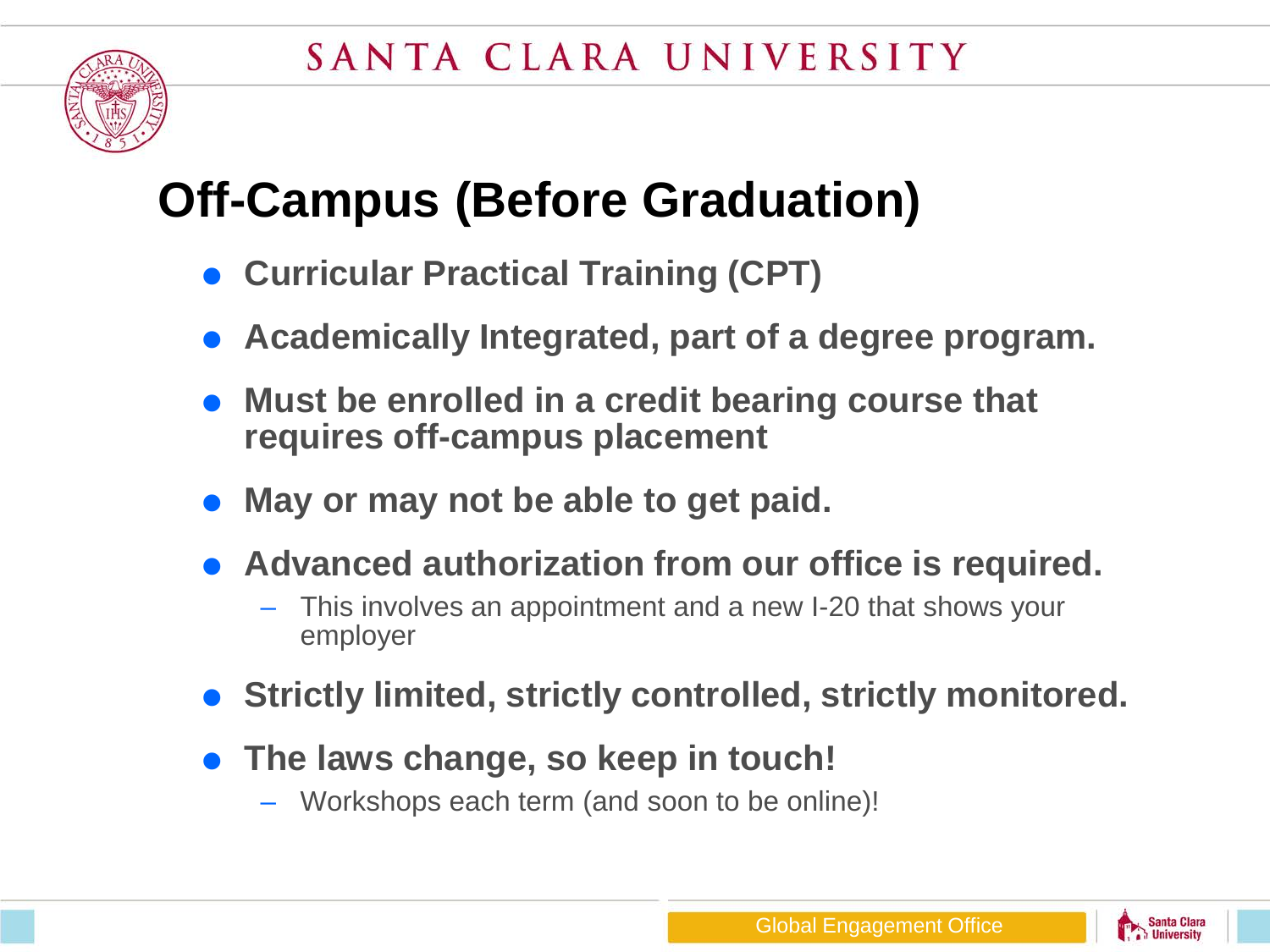

## **CPT (Curricular Practical Training)**

- **WHO** is eligible**?** 
	- Any F-1 student who is properly maintaining immigration status
	- AND who has properly completed a full academic year of studies
	- AND who is properly enrolled in a course that requires off-campus placement
	- AND who has received authorization from our office.

#### **WHAT?!**

– Yes, it's complex. Let's go over it again.

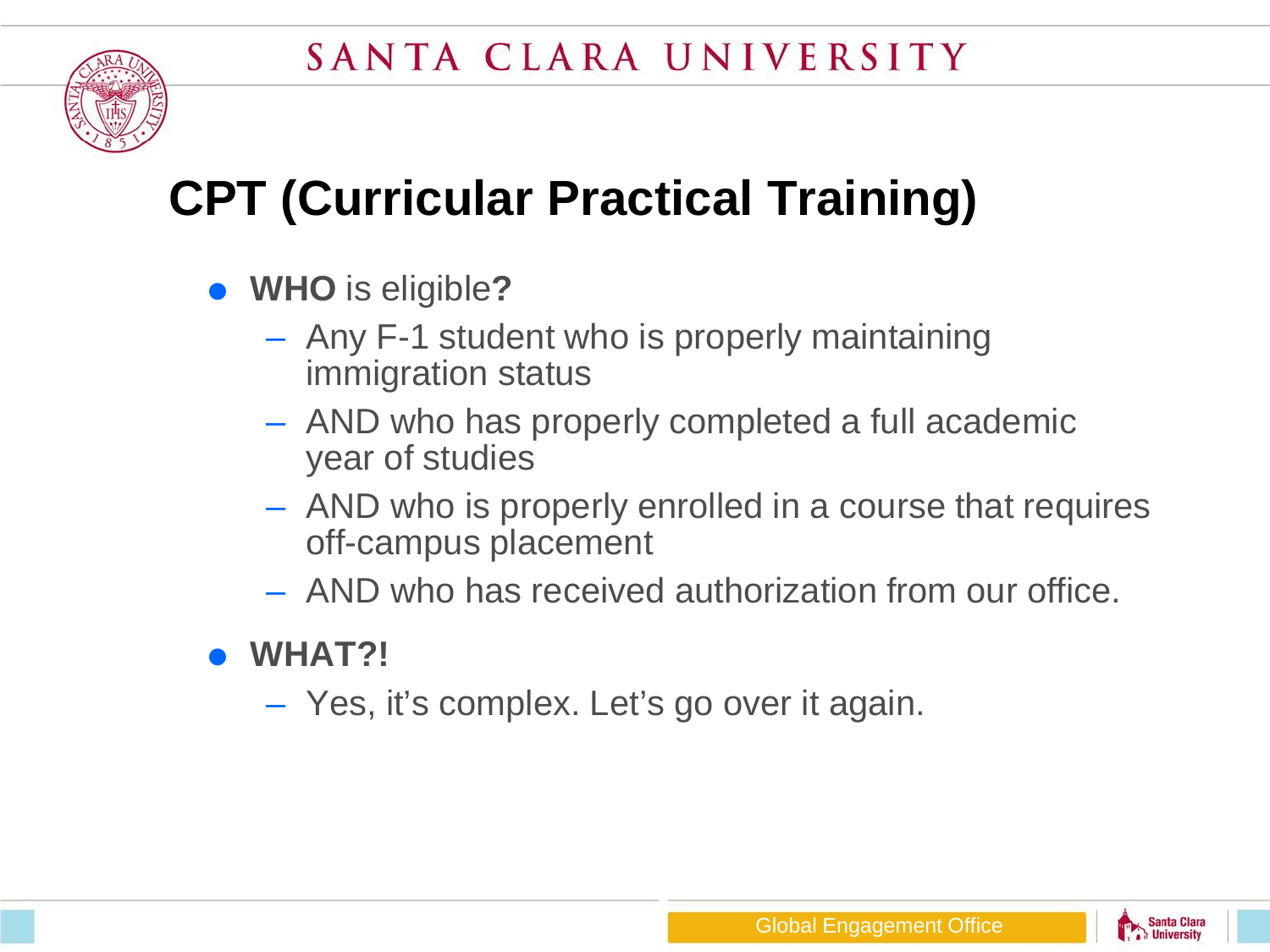

## **CPT (Curricular Practical Training)**

- **Good Examples**
	- Internships
	- Externships
	- Co-op
	- Off-campus Capstone
- **Not Examples**
	- Barista at Starbucks
	- Uber driver / "contractor"
	- Full time / permanent jobs

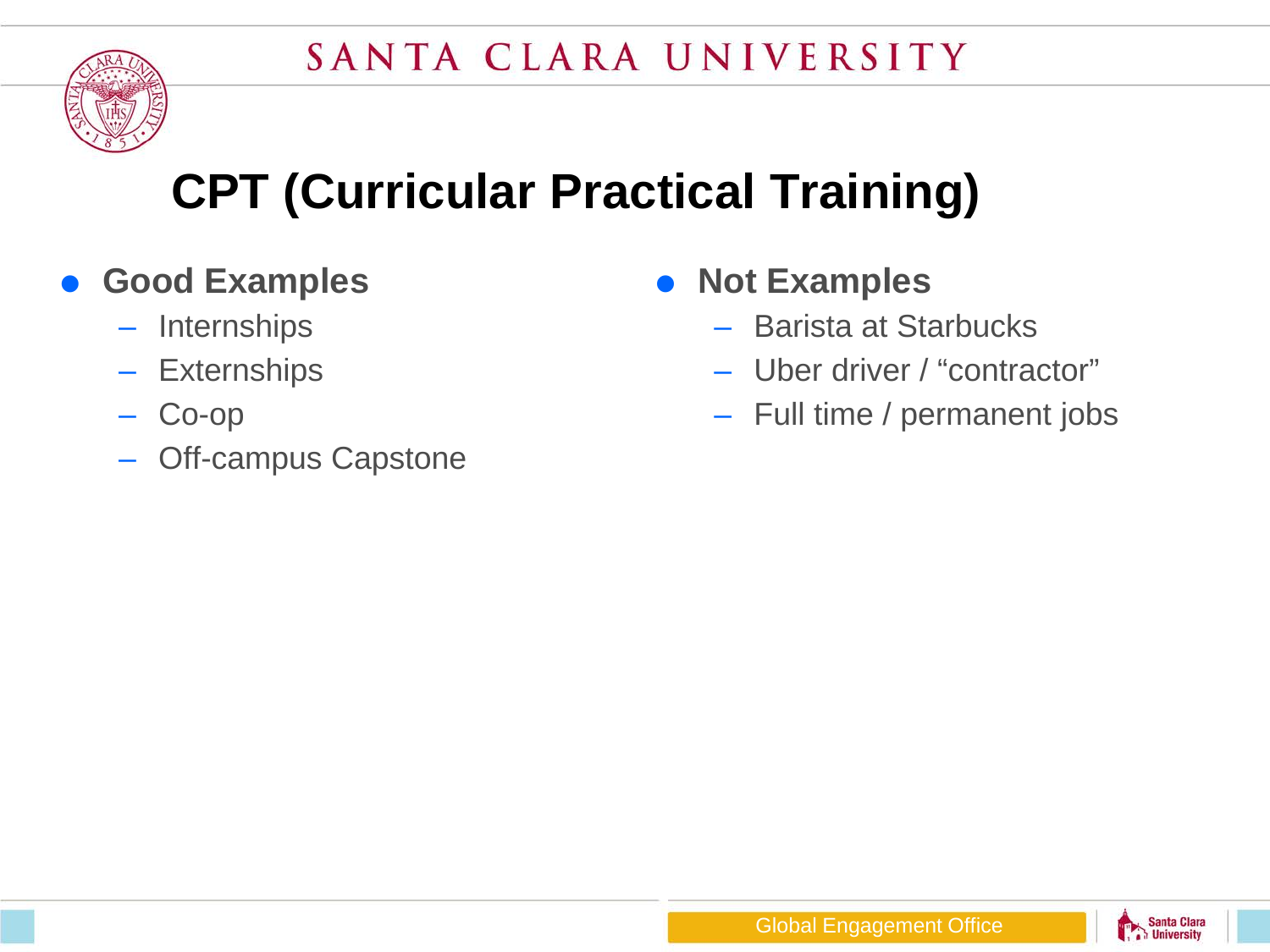

## **CPT (Curricular Practical Training)**

- **WHEN** can I start**?**
	- Not for at least an academic year
	- AND not without our authorization (on your I-20).
- **WHERE** can I work**?** 
	- Within commuting distance, generally at a job related to your degree.
- **HOW** many hours can I work**?** 
	- No more than 20 hours per week during academic session.
	- Full time (40+ hours per week) during breaks.

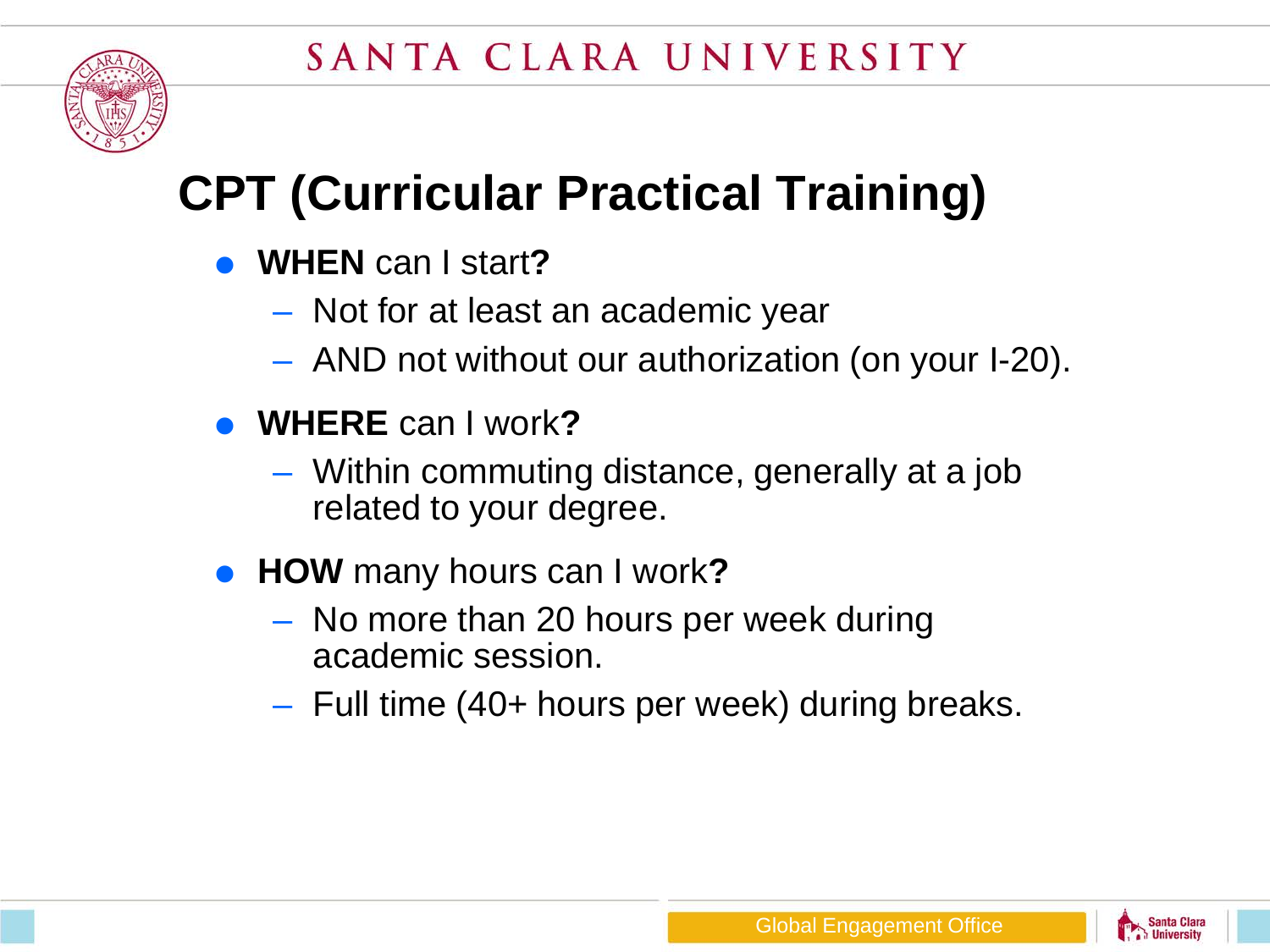

#### **Off-Campus (After Graduation)**

- **Optional Practical Training (OPT) and STEM OPT**
- **Before you graduate, you apply for an employment authorization card (we help).**
- **No job required to apply.**
- **12 months of work (90 days to find a job)**
- **+24 months of work (60 days to find a job)**
- **Special considerations for STEM Students**
- **The laws change, so keep in touch!**
	- Workshops every term (and soon to be online)!

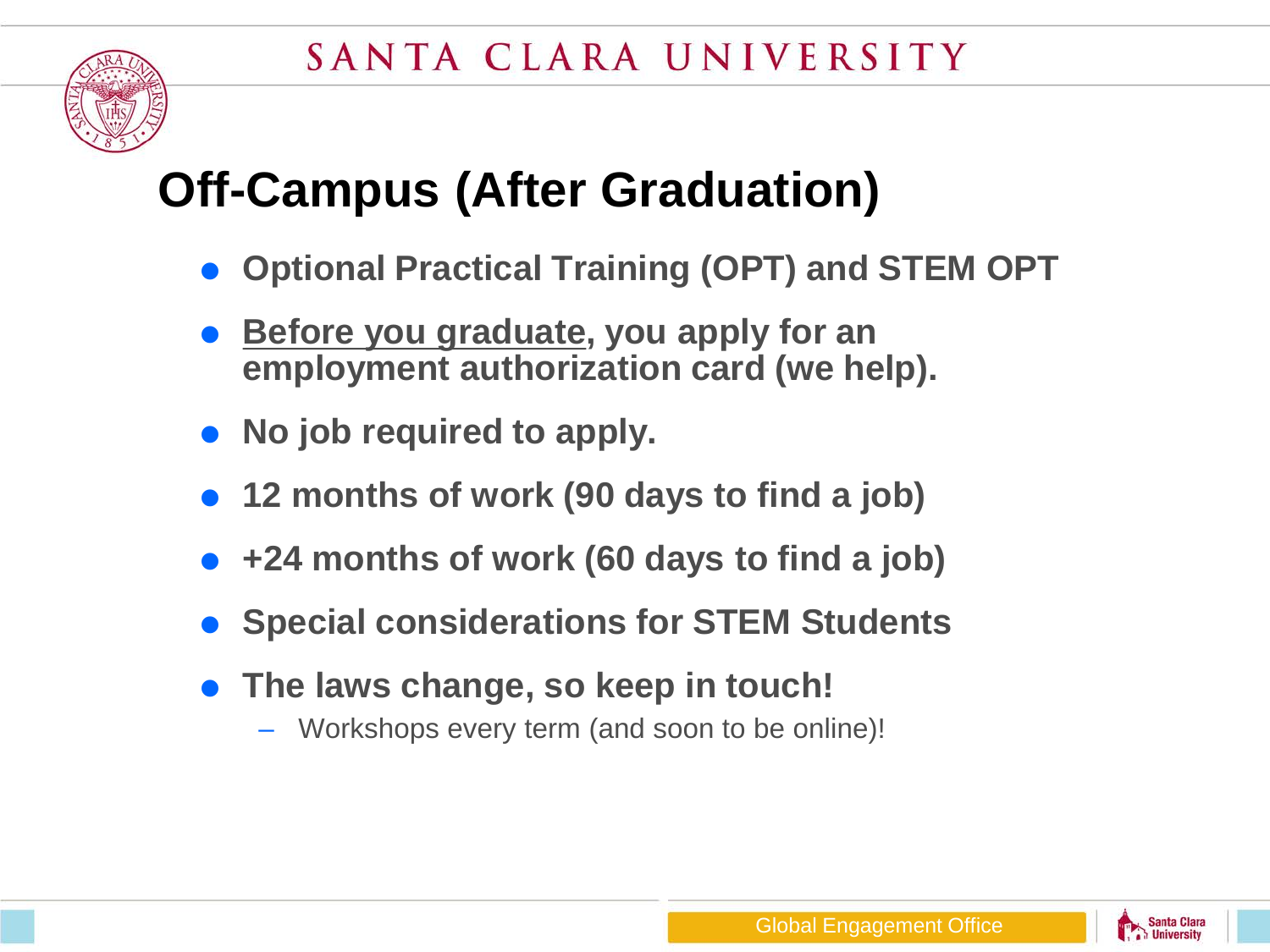

## **OPT (Optional Practical Training)**

- **WHO** is eligible**?** 
	- Any F-1 student who has properly maintained immigration status
	- AND is set to graduate
	- AND has properly completed at least one full academic year of studies
	- AND has sought authorization from our office
	- AND has applied with USCIS for an EAD card.
- **WHAT?!** 
	- Yes, it's complex. Let's go over it again.

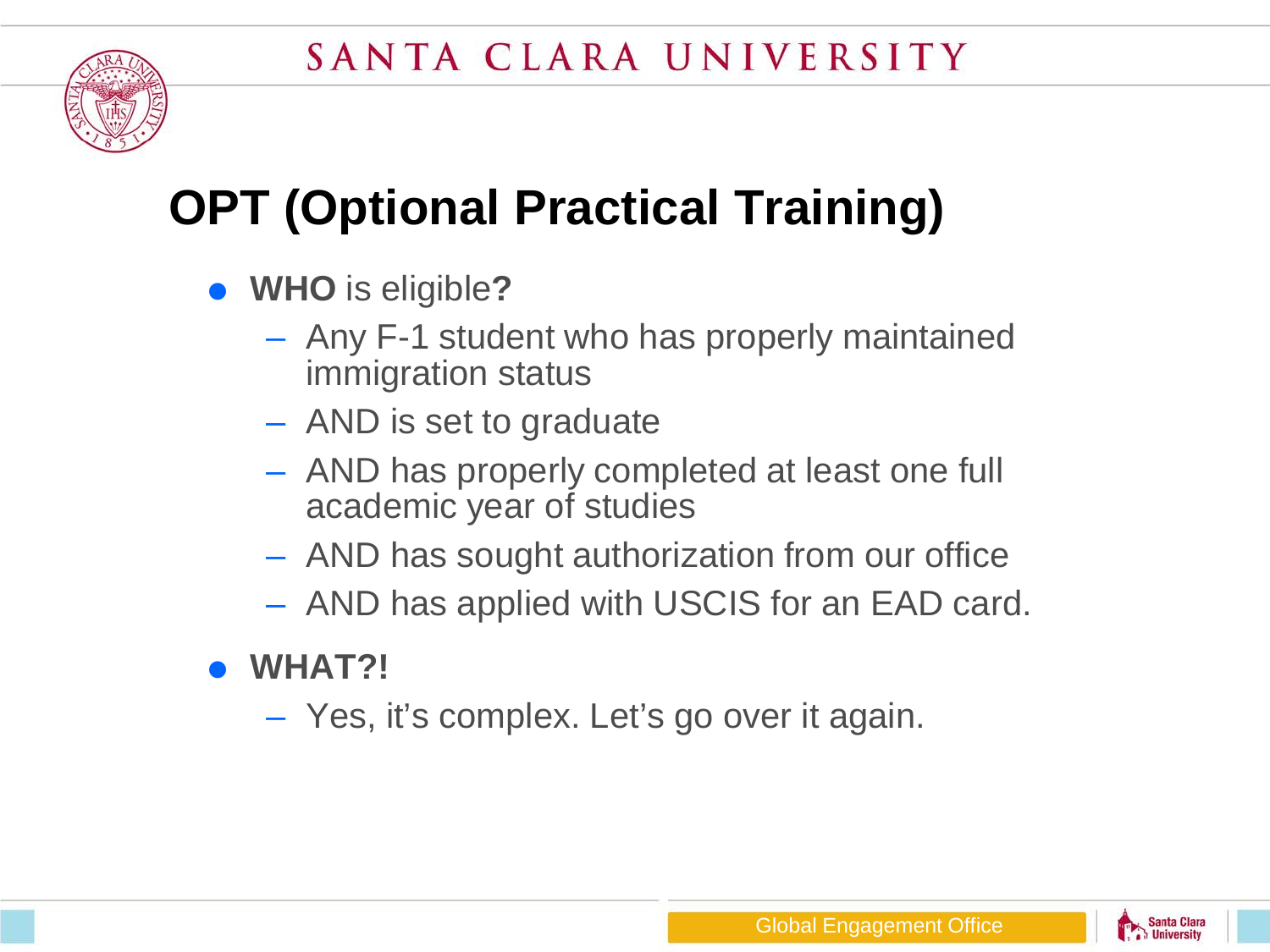

## **OPT (Optional Practical Training)**

- **WHEN** can I start**?**
	- Not until you apply, graduate and get your card in the mail.
- **WHERE** can I work**?** 
	- Wherever you want as long as the job is related to your field of study.
- **HOW** many hours can I work**?** 
	- As much as you want (but try to strike a work-life balance).

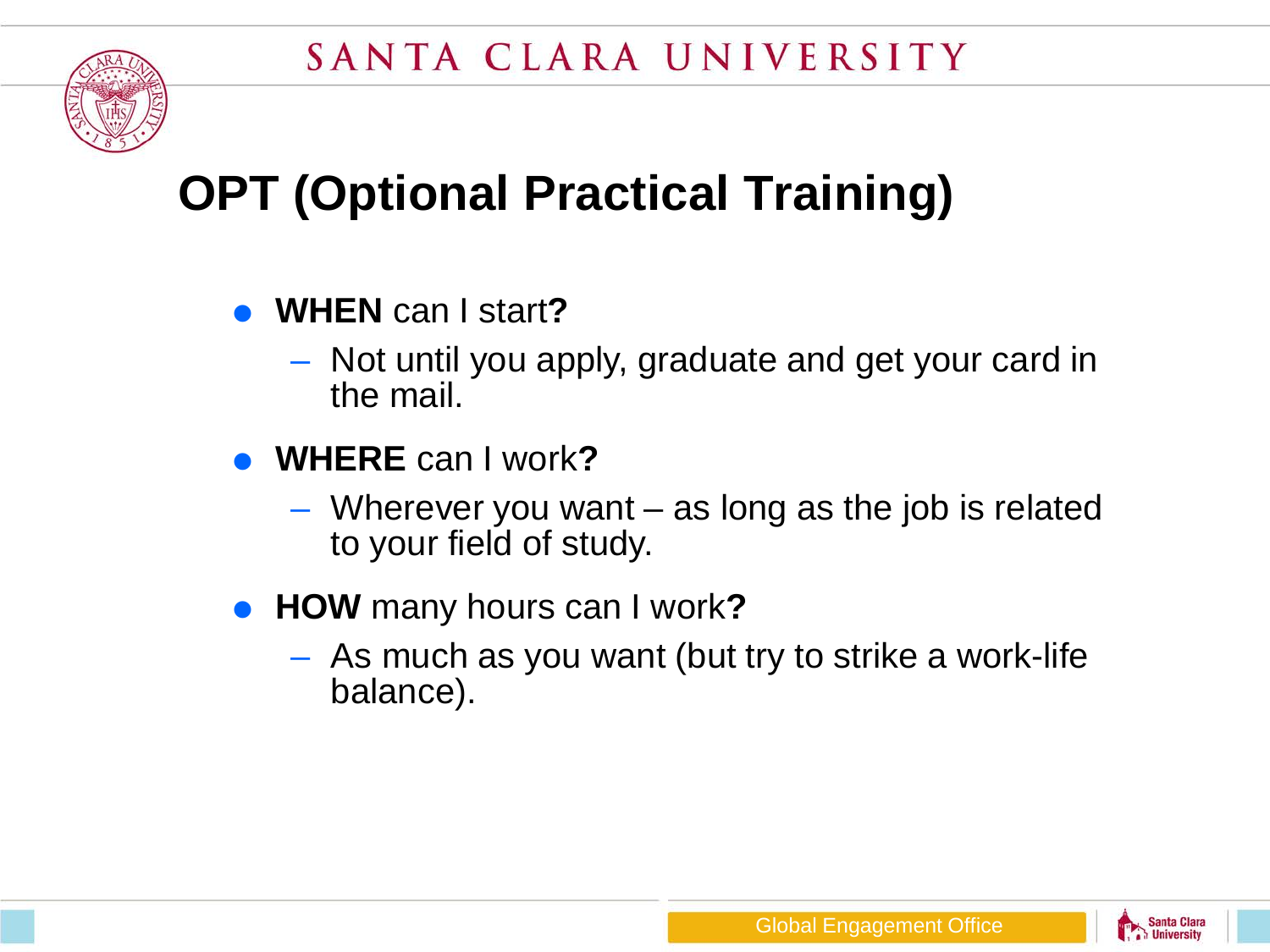## **OPT (Optional Practical Training)**

#### **Good Examples**

- Employment (full or part time) in a job related to your field of study.
- Internship / Externship
- **Not Examples**
	- Barista at Starbucks
	- Unpaid work
	- Uber / "contractor"

#### **What Happens If…**

- I take more than 90 days to find a job?
- I use up all my OPT and want to stay in the U.S. ?

#### **Other considerations**

- Consulting / placement agencies
- Policies on work visa sponsorship
- Everify enrollment (if you're in a STEM field)

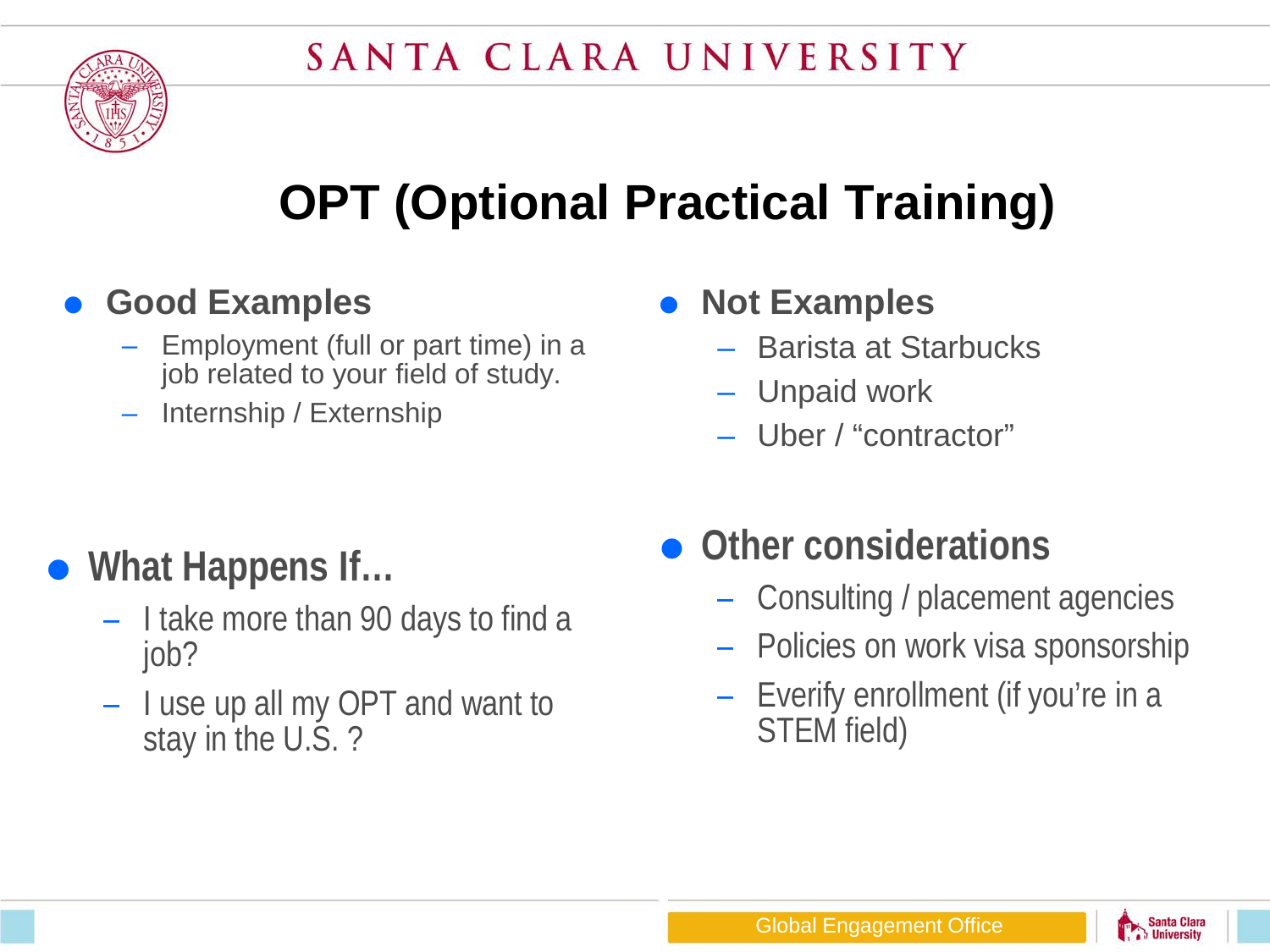

#### **Notes and Discussion Points**

- **Rights and responsibilities**
- **American job search norms**
- **On campus resources**
- **Goals and future planning**
- **Timing considerations**